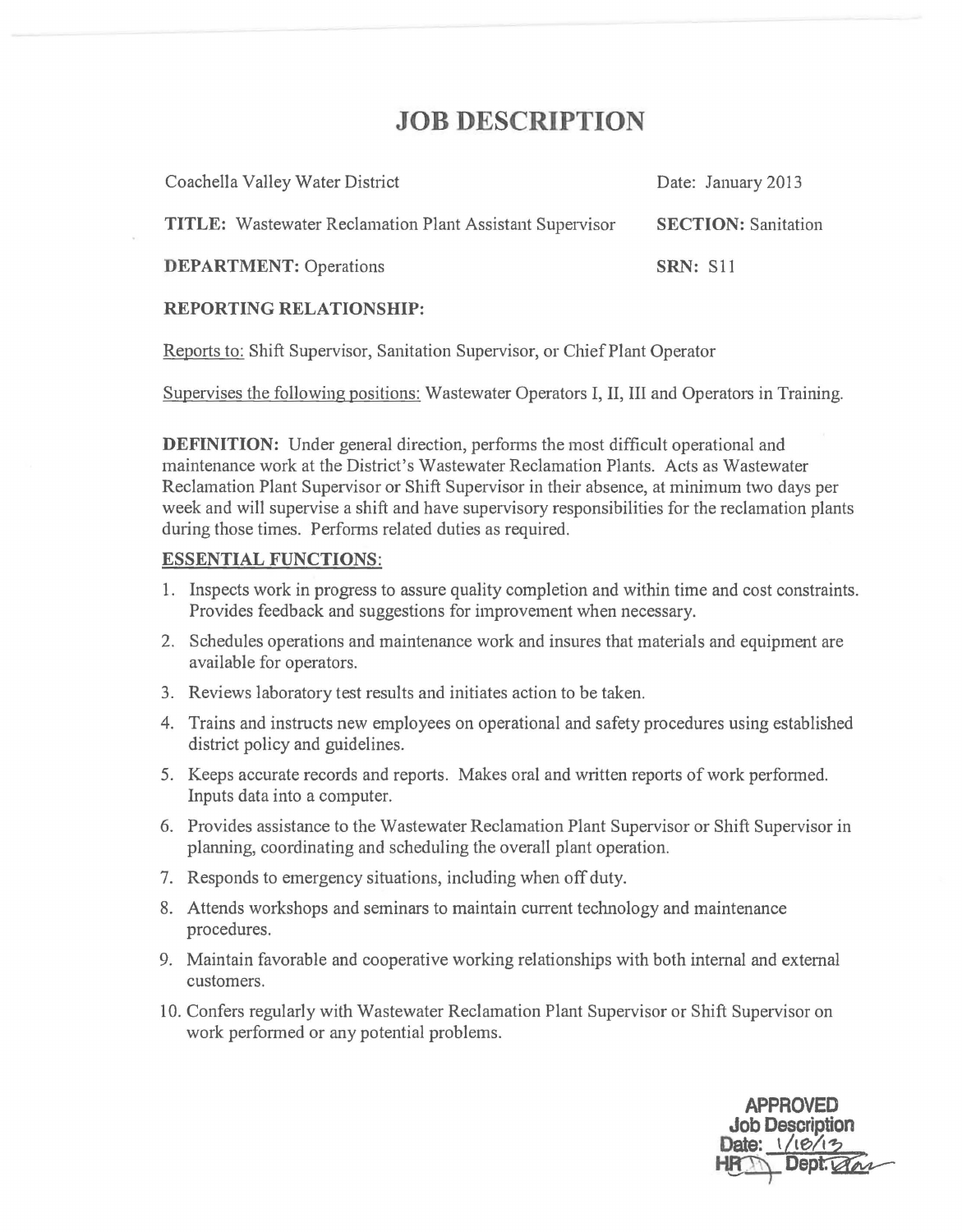# **JOB DESCRIPTION**

### **MINIMUM QUALIFICATIONS:**

License or Certificates: Valid Califomia Operators license issued by the State Department of Motor Vehicles. Department of Motor Vehicles driving record may influence employment or classification.

### **AND**

Possession of a Grade III Wastewater Treatment Plant Operator certification issued by the Califomia State Water Resources Control Board, as issued through procedures established by the Board.

Failure to comply with certification requirements may influence employment or classification.

Education and Experience: High School Diploma or Equivalent is required. College coursework in engineering, management or supervision is preferred. Any combination of training and experience which would likely provide the required knowledge and abilities is qualifying. A typical way to obtain the required knowledge and abilities would be to have four years experience in wastewater treatment plant operation with at least one year comparable to that of a Wastewater Reclamation Plant Operator III in the Coachella Valley Water District.

#### Knowledge of:

- 1. Administration and operation of a Wastewater Reclamation Plant and operations / process control laboratory.
- 1. Operation of pumps, motors, and related equipment.
- 2. Proper methods of lubricating, repairing and maintaining hydraulic and electrical equipment.
- 3. Principles of training and supervision.
- 4. Safe working practices.
- 5. Principles of budgetary planning and control of expenditures.
- 6. District policies and procedures.

#### Abilities:

- 1. Efficiently plan, organize and supervise the assigned group of workers.
- 2. Delegate responsibilities and schedule work both on short and long-term basis.
- 3. Demonstrates positive leadership skills and abilities.
- 4. Communicate effectively using oral and written instruction.
- 5. Analyze work problems and identify solutions which will facilitate the completion of assignments.

**Job Description** 

- 6. Prepare and maintain accurate records and reports.
- 7. Train, develop and evaluate assigned workers.
- 8. Use professional customer service skills when working with the public. **APPROVED**  dic.<br>
APPROVED<br>
Job Description<br>
Date: 1/12/13<br>
HFILL Dept. 27/10